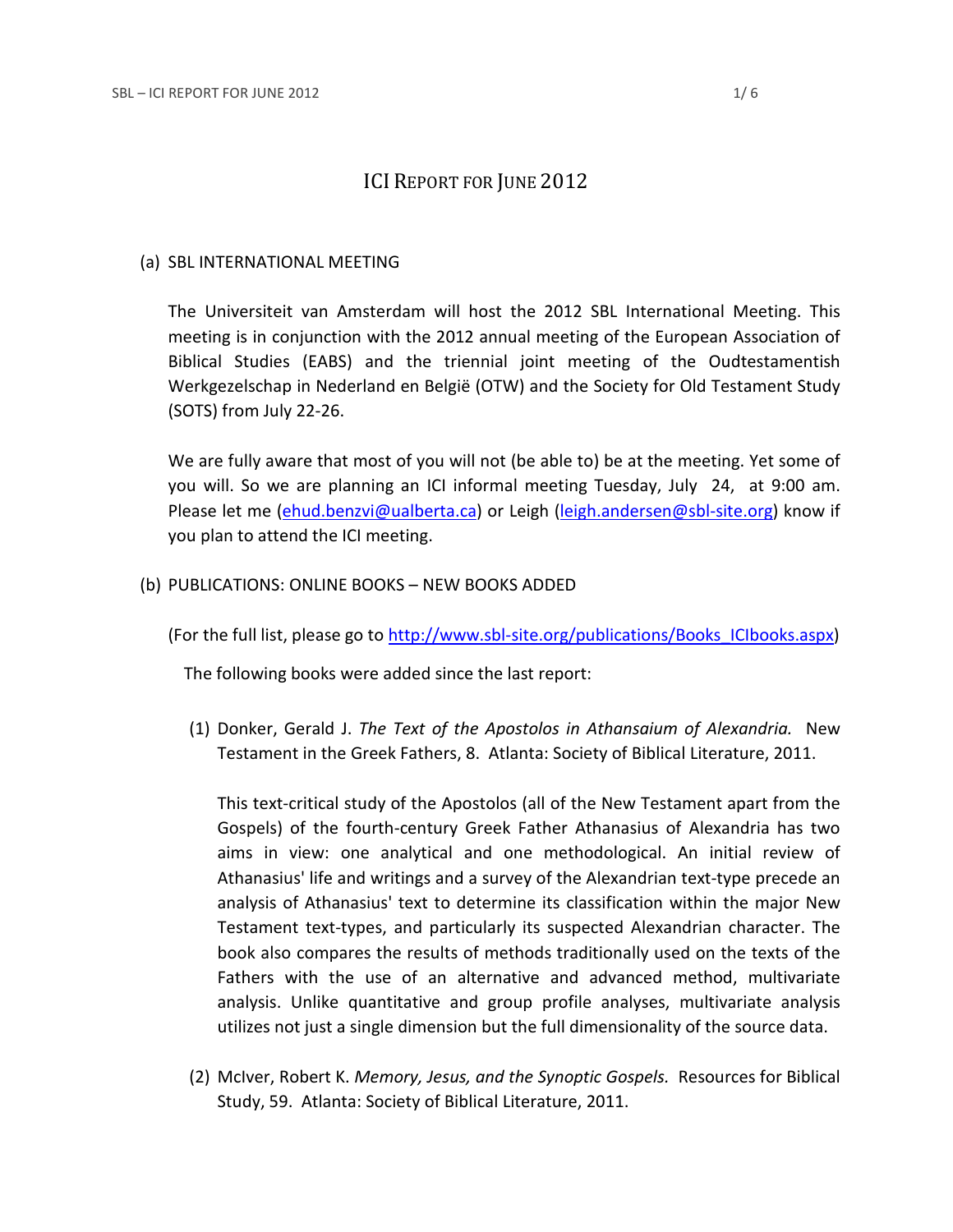Before they were written in the Gospels, the teachings and deeds of Jesus were preserved in human memory—with all its frailties and strengths—for perhaps as long as 30 to 60 years. Much can happen to traditions preserved in memories for so long, and this groundbreaking work addresses the impact that the qualities of human memory would have had on the traditions of the historical Jesus found in the Synoptic Gospels. It uses the insights gained from over a century of psychological experimentation to investigate the qualities and potential reliability of individual and collective memories underlying the various elements that make up the Gospel traditions.

(3) O'Brien, Julia M. *Nahum (Second Edition)*. Readings: A New Biblical Commentary. Sheffield: Sheffield Phoenix, 2009.

In its wanton celebration of violence, the book of Nahum poses ethical challenges to the modern reader. O'Brien offers the first full-scale engagement with this dimension of the book, exploring the ways in which the artfulness of its poetry serves the book's violent ideology, highlighting how its rhetoric attempts to render the Other fit for annihilation. She then reads from feminist, intertextual and deconstructionist angles and uncovers the destabilizing function of the book's aesthetics. Finally, she demonstrates how mining Nahum's ambiguities and tensions can contribute to an ethical response to its violence. This is a reprint of the 2002 edition.

(4) Porter, Stanley E. and O'Donnell, Matthew Brook, eds. *The Linguist as Pedagogue: Trends in the Teaching and Linguistic Analysis of the Greek New Testament*. New Testament Monographs, 11. Sheffield: Sheffield Phoenix, 2009.

This volume of important essays from recent Society of Biblical Literature annual meetings covers two related and vital topics-linguistic pedagogy and linguistic analysis. The essays on pedagogy discuss current trends and perspectives on how to approach the teaching of a dead language in the vibrancy of the electronic age. Experienced teacher-scholars give insights into how they draw upon linguistic theory and marshal technology to help reinforce pedagogical technique.

(5) Rindge, Matthew S. *Jesus' Parable of the Rich Fool.* Early Christianity and Its Literature, 6. Atlanta: Society of Biblical Literature, 2011.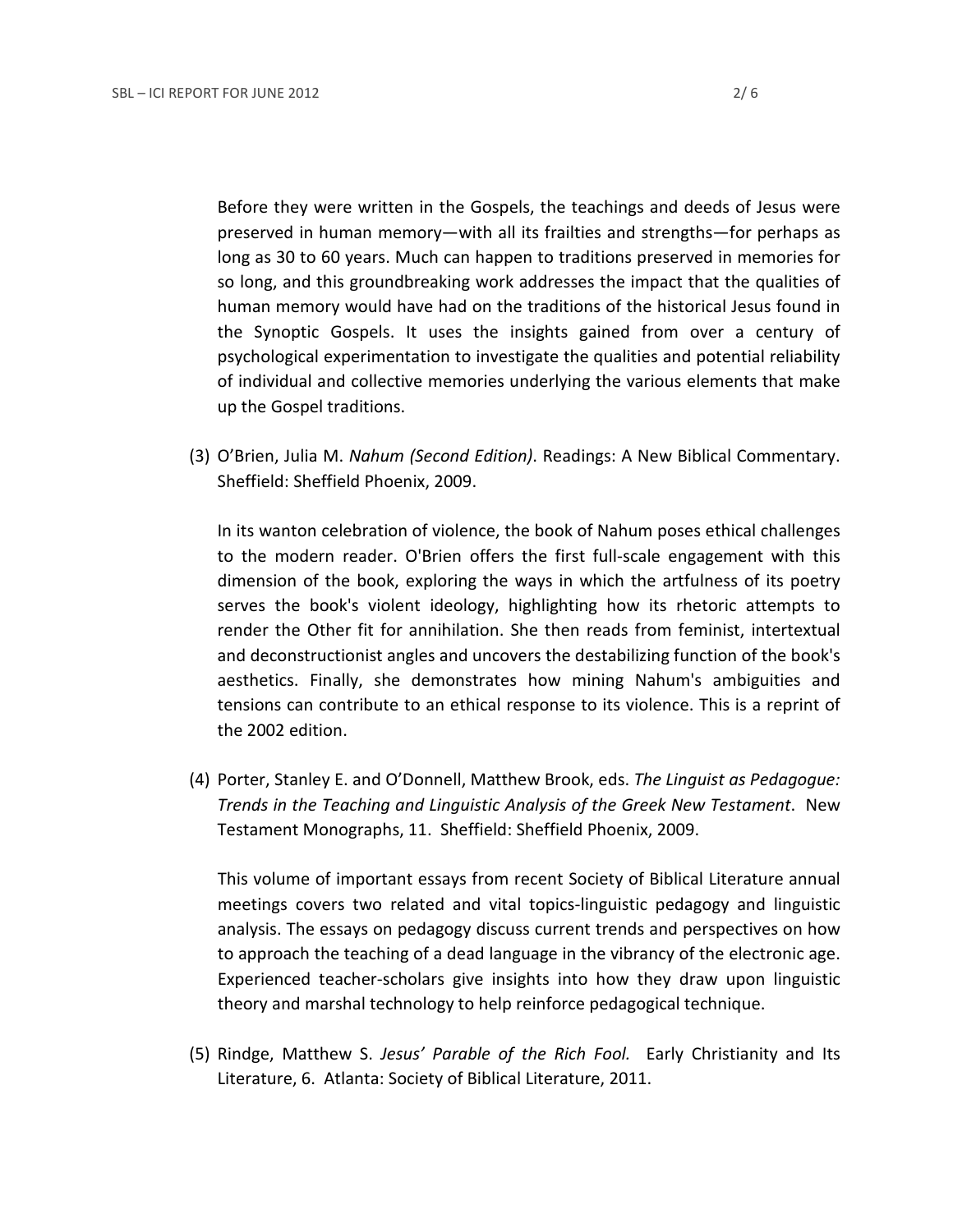Rindge reads Luke's parable of the Rich Fool (12:16–21) as a sapiential narrative and situates this parable within a Second Temple intertextual conversation on the interplay of death and possessions. A rich analysis of Jewish (Qoheleth, Ben Sira, 1 Enoch, Testament of Abraham) and Greco-Roman (Lucian, Seneca) texts reveals a web of disparate perspectives regarding how possessions can be used meaningfully, given life's fragility and death's inevitability and uncertain timing. Departing from standard interpretations of Luke's parable as a simple critique of avarice, Rindge explicates the multiple ways in which the parable and its immediate literary context (12:13–34) appropriate, reconfigure, and illustrate this contested conversation, and shows how these themes are chosen and adapted for Luke's own existential, ethical, and theological concerns.

(c) PUBLICATIONS: ONLINE, OPEN ACCESS SERIES (ICI)

For information on IVBS and ANEM/MACO please go to

<http://ivbs.sbl-site.org/home.aspx> [http://www.sbl-site.org/publications/Books\\_ANEmonographs.aspx](http://www.sbl-site.org/publications/Books_ANEmonographs.aspx)

### (d) PUBLICATIONS: ONLINE VOLUME

Prof. Erhard S. Gerstenberger has been involved in ICI projects since the ICI was established. Now, a volume consisting of a large collection of his essays in German and English, written over more than 50 years, has been published electronically and is available as an open access volume. The editors of the volume are his colleagues Ute E. Eisen and Christl M. Maier. The publisher is the University of Giessen, Germany. The volume is entitled, Erhard S. Gerstenberger: *Die Hebraeische Bibel als Buch der Befreiung. Ausgewaehlte Aufsaetze* and can be downloaded fully and freely at

<http://geb.uni-giessen.de/geb/volltexte/2012/8601/>

## (e) INFORMATION ABOUT JSTOR

Although JSTOR is independent from the SBL, I thought some of us would be interested in knowing that in addition to free access to African institutions JSTOR has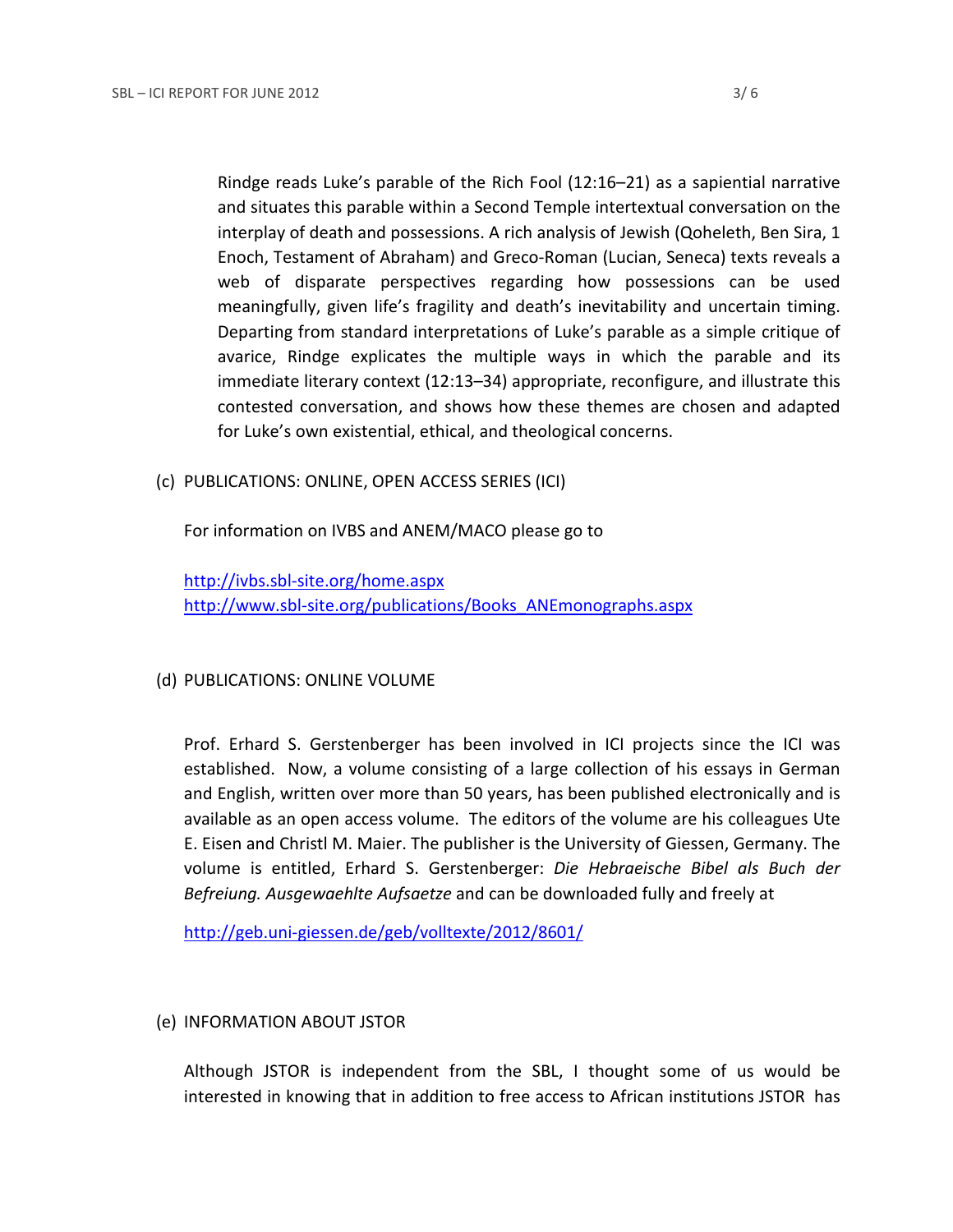been offering a Developing Nations Access Initiative. It is a three-tiered program in which tier 1 has free access, tier 2 had free access and now pays a small amount, and tier 3 pays reduced access fees. For more information please go to [http://about.jstor.org/participate-jstor/libraries/developing-nations-access-initiative-](http://about.jstor.org/participate-jstor/libraries/developing-nations-access-initiative-0)[0](http://about.jstor.org/participate-jstor/libraries/developing-nations-access-initiative-0)

The *Journal of Biblical Literature* is available through JSTOR.

(f) MENTORING PROGRAM

Please draw the attention of your students to the ICI Mentoring Program and its opportunities. Please go to<http://www.sbl-site.org/educational/ICIscholarList.aspx>

(g) EVENTS

The SBL maintains a significant list of events taking place anywhere in the globe. For the full list please go to [http://www.sbl-site.org/meetings/events.aspx.](http://www.sbl-site.org/meetings/events.aspx) Events that may be of interest to you include:

July 9 – July 20 Polemos/Pulmus: Ways of Confrontation in Judaism, Paganism and Christianity in Late Antiquity

A summer course offered by the Central European University (CEU) in Budapest, Hungary. The course aims at exploring the nature and various ways of confrontation between and within Early and Rabbinic Judaism, the Early Church, and Pagan religions and schools of thought. The sessions discuss how these movements coped with conflicts within and without; what their strategies were in confronting and accommodating foreign ideas, competing religions, worldly powers or internal subversion; and what role these external and internal confrontations played in shaping them. Course faculty include Daniel Boyarin, Shaye J. D. Cohen, John M. Dillon, Mark Edwards and Guy G. Stroumsa. For more information <http://www.summer.ceu.hu/polemos-2012>

### July 22-26 SBL INTERNATIONAL MEETING (I-SBL)

The Universiteit van Amsterdam will host the 2012 SBL International Meeting. This meeting is in conjunction with the 2012 annual meeting of the European Association of Biblical Studies (EABS) and the triennial joint meeting of the Oudtestamentish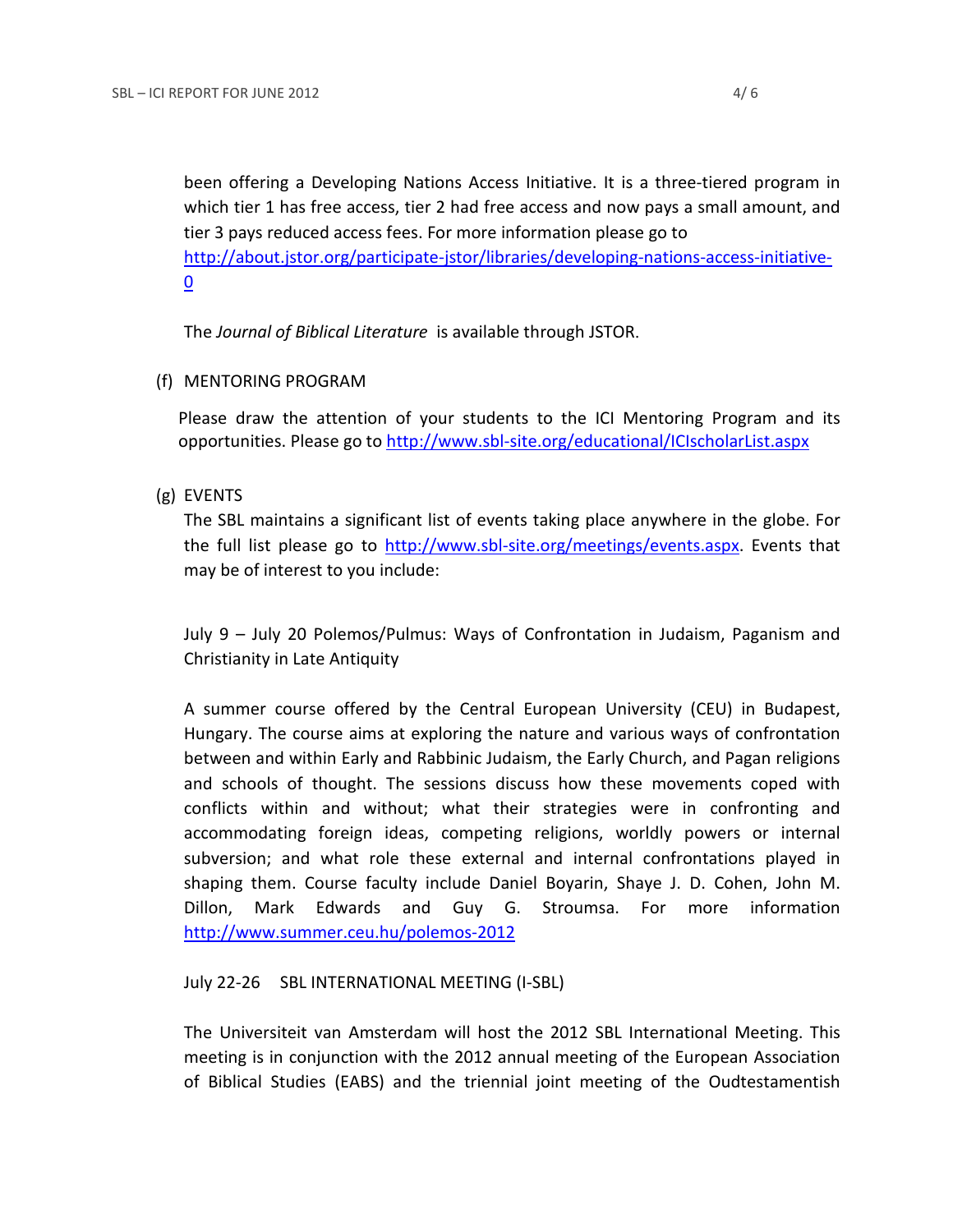Werkgezelschap in Nederland en België (OTW) and the Society for Old Testament Study (SOTS).

August 15-17 GENDER STUDIES AT THE INTERFACE OF THE *HUMANIORA* University of Johannesburg is hosting the conference to provide a forum for interdisciplinary dialogue on the status of gender research within the Humanities. The intention is to bring together academics, researchers, students, and activists, to explore how women's experiences in South African society have been structured, impacted, controlled or ignored. For more information please go to [http://www.uj.ac.za/EN/FACULTIES/HUMANITIES/DEPARTMENTS/RELIGIONSTUDIES/](http://www.uj.ac.za/EN/FACULTIES/HUMANITIES/DEPARTMENTS/RELIGIONSTUDIES/Pages/genderstudiesattheinterfaceofthehumaniora.aspx)

[Pages/genderstudiesattheinterfaceofthehumaniora.aspx](http://www.uj.ac.za/EN/FACULTIES/HUMANITIES/DEPARTMENTS/RELIGIONSTUDIES/Pages/genderstudiesattheinterfaceofthehumaniora.aspx)

August 28-30 OCEANIA BIBLICAL STUDIES ASSOCIATION (OBSA) ANNUAL MEETING

The meeting will be held at the Sia'atoutai Theological College in Tonga. For more information please go to <https://sites.google.com/site/wavesofthemoana/about-obsa> or send an e-mail to [OBSAMail@gmail.com](mailto:OBSAMail@gmail.com)

September 6–9 ANNUAL MEETING OF THE NEW TESTAMENT SOCIETY OF SOUTH AFRICA

The NTSSA will meet at the University of North West in Potchefstroom, South Africa. For further information, please visit <http://www.newtestament.co.za/>

December 20-21 BIENNIAL CONFERENCE THE SOCIETY FOR BIBLICAL STUDIES IN INDIA (SBSI)

The Society for Biblical Studies in India (SBSI) will hold its biennial conference in Bangalore, Whitefield at the Ecumenical Christian Center. The Theme for this conference is: Biblical Jubilee: Indian Liberation Hermeneutics. For more information contac[t Rev. Dr. K. Jesurathnam,](mailto:%20%20%20%20%20%20%20%20%20%20%20%20%20%20%20%20%20%20%20%20%20%20%20%20jesu.rathnam@gmail.com) Secretary, SBSI.

### **Note:**

Please submit basic information about events to Sharon Johnson at [sharon.johnson@sbl-site.org.](mailto:sharon.johnson@sbl-site.org)